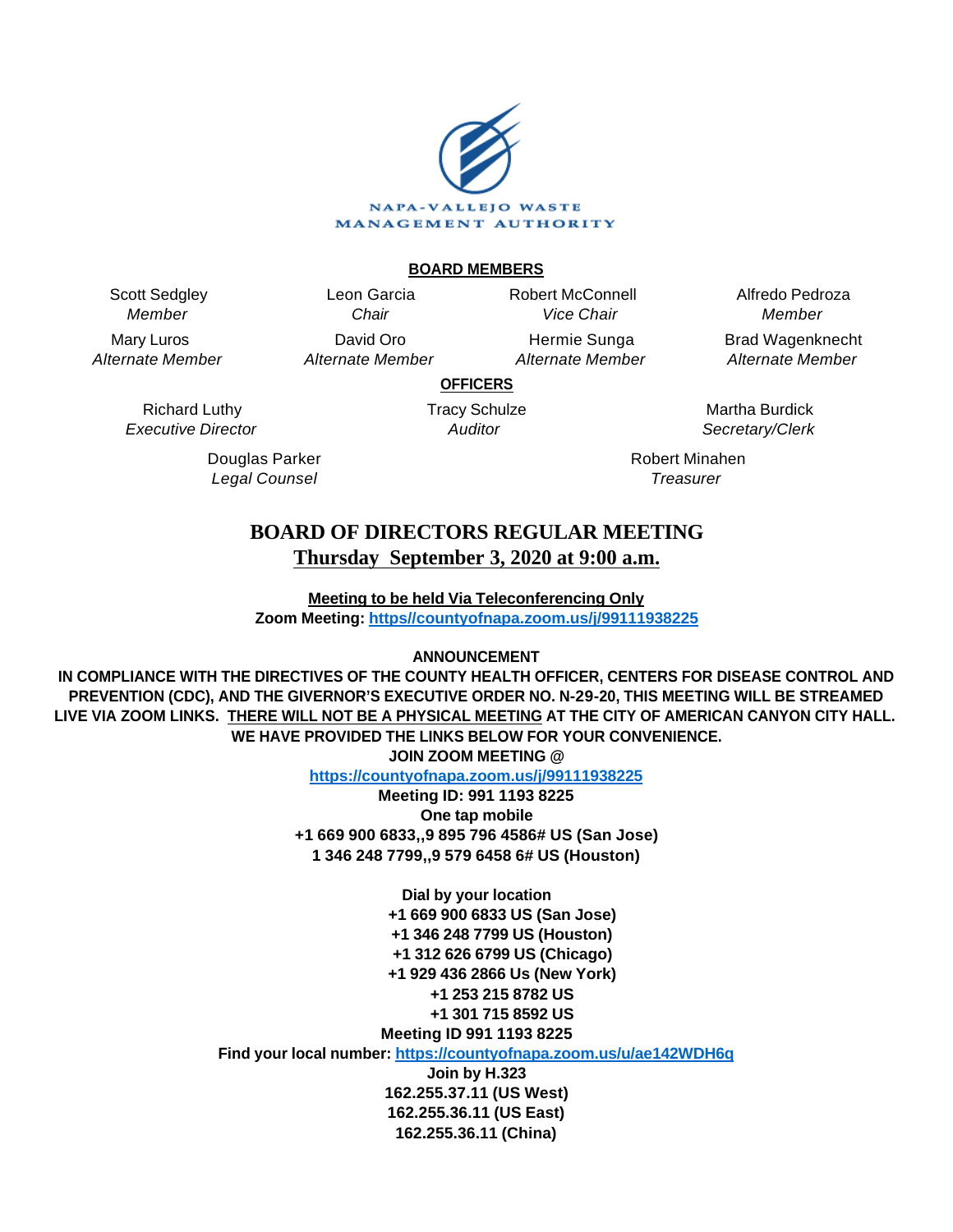**115.114.131.7 (India Mumbai) 115.114.115.7 (India Hyderabad) 213.19.144.110 (EMEA) 103.122.166.55 (Australia) 209.9.211.110 (Hong Kong) 64.211.144.160 (Brazil) 69.174.57.160 (Canada) 207.226.132.110 (Japan) Meeting ID: 991 1193 8225**

**Members of the public are encouraged to participate in the meeting by submitting written comments electronically to the Executive Director at NVWMA@countyofnapa.org. This email will be monitored during the meeting. Public comments will be accepted until the Chair closes public comment for each item during the meeting. All comments will be distributed to the Board e=members and included in the records.**

# **Submit Public Comments Via Email @: NVWMA@countyofnapa.org**

#### **GENERAL INFORMATION**

The Napa-Vallejo Waste Management Authority meets the 1st Thursday of each month at 9:00 A.M. at 4381 Broadway Street, Suite 201, American Canyon, California 94503. The meeting room is wheelchair accessible. Requests for disability related modifications or accommodations, aids or services may be made no less than 72 hours prior to the meeting date by contacting 707 253-4471.

The Agenda is divided into two sections:

**CONSENT ITEMS:** These matters typically include routine financial or administrative actions, as well as final adoption of ordinances that cannot be both introduced and adopted at the same meeting. Any item on the CONSENT CALENDAR will be discussed separately at the request of any person. CONSENT CALENDAR items are usually approved with a single motion.

**ADMINISTRATIVE ITEMS:** These items include significant policy and administrative actions, and are classified by program areas. Immediately after approval of the CONSENT CALENDAR, ADMINISTRATIVE ITEMS will be considered.

All materials relating to an agenda item for an open session of a regular meeting of the Napa-Vallejo Waste Management Authority which are provided to a majority or all of the members of the Board by Board members, staff or the public within 72 hours of, but prior to the meeting, will be available for public inspection, at the time of such distribution, in the office of Auditor Controller, 1195 Third Street, Suite B-10, Napa CA 94559, Monday through Friday between the hours of 8:00 a.m. and 5:00 p.m., except for County holidays. Materials distributed to a majority or all of the members of the Board at the meeting will be available for public inspection at the public meeting if prepared by the members of the Board or Napa Vallejo Waste Management staff, and after the public meeting if prepared by some other person. Availability of materials related to agenda items for public inspection does not include materials which are exempt from public disclosure under Government Code sections 6253.5, 6254, 6254.3, 6254.7, 6254.15, 6254.16, or 6254.22.

**ANY MEMBER OF THE AUDIENCE DESIRING TO ADDRESS THE BOARD ON A MATTER ON THE AGENDA**, please proceed to the rostrum and, after receiving recognition from the Chair, give your name and your comments or questions. In order that all interested parties have an opportunity to speak, please be brief and limit your comments to the specific subject under discussion. Time limitations shall be at the discretion of the Chair or Board.

#### **AGENDA AVAILABLE ONLINE AT** www.countyofnapa.org

- **1. CALL TO ORDER**
- **2. ROLL CALL**
- **3. PLEDGE OF ALLEGIANCE**
- **4. PUBLIC COMMENT**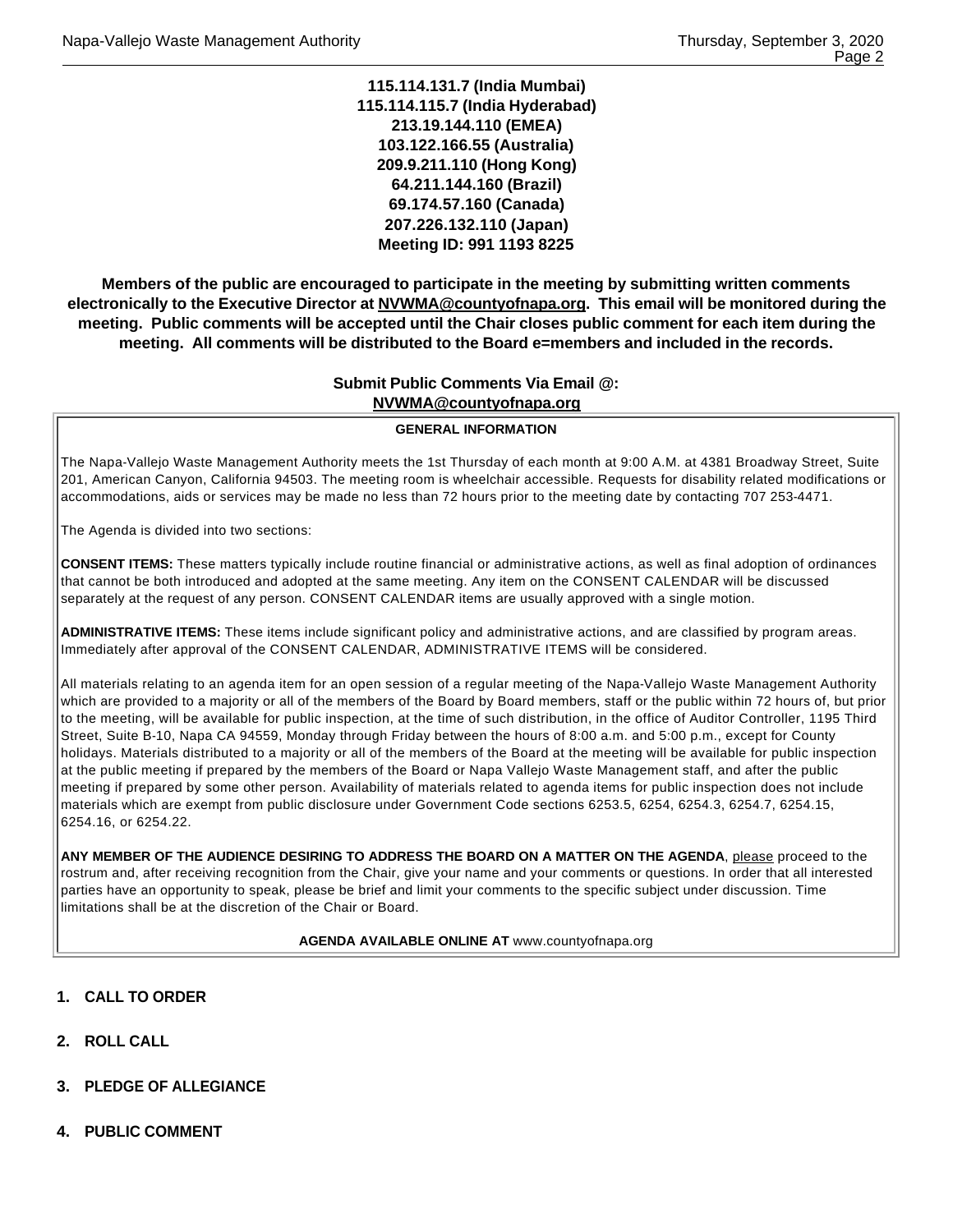In this time period, anyone who wishes to speak to the Authority Board of Directors regarding any subject over which the Board has jurisdiction, that is not on the agenda, or to request consideration to place an item on a future Board agenda, may do so at this time. Individuals will be limited to a three minute presentation. The Board of Directors will take no action as a result of any item presented at this time.

# **5. PRESENTATIONS AND COMMENDATIONS**

## **6. APPROVAL OF MINUTES**

#### **A. APPROVAL OF MINUTES**

REQUESTED ACTION: Approval of Board Minutes for the August 6, 2020 Regular Meeting.

# **7. CONSENT ITEMS**

#### **A. FIRST AMENDMENT TO AGREEMENT 2020-10 VRA**

REQUESTED ACTION: Approval and authorization for Chair to sign Amendment 1 to Authority Agreement 2020-10 with vonRaesfeld Associates (VRA), amending the Scope to include Construction oversight services, increasing the total compensation by \$22,400 for a new maximum of \$57,950 and extending the term to June 30, 2021 with all other terms and conditions to remain the same.

#### **8. ADMINISTRATIVE ITEMS**

# **A. EXECUTIVE DIRECTOR'S REPORT** DISCUSSION ITEM: Executive Director to report on Authority related activities.

# **9. FACILITIES BUSINESS ITEMS**

## **10. OTHER BUSINESS ITEMS**

# **A. REPORTS FROM JURISDICTIONS**

DISCUSSION ITEM: Reports of current information relevant to the Authority by the member jurisdictions:

- i. Vallejo: Robert McConnell
- ii. Napa City: Scott Sedgley
- iii. Napa County: Alfredo Pedroza
- iv. American Canyon: Leon Garcia

# **B. FUTURE AGENDA ITEMS**

DISCUSSION ITEM: Discussion of any items Board members may wish to have addressed at a future meeting date.